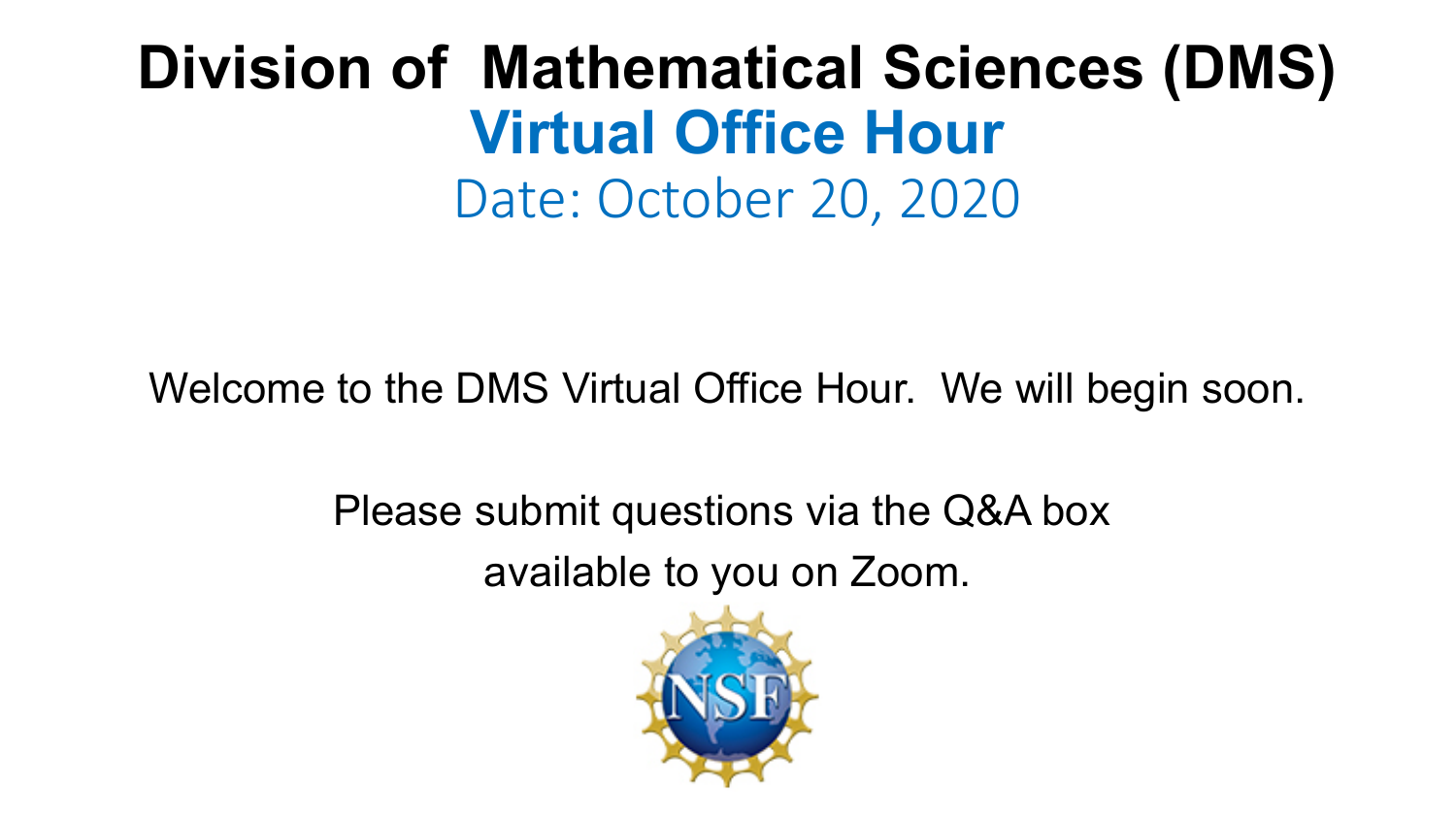## **Division of Mathematical Sciences (DMS) Virtual Office Hour Welcome!**

### Program Directors in attendance today

- Juan C. Meza (Division Director)
- Swatee Naik, Tomek Bartoszynski, Eun Heui Kim, Christian Rosendal (Infrastructure)
- Joanna Kania-Bartoszynska, Swatee Naik, Christopher W. Stark, Krishnan Shankar (Topology and Geometric Analysis)
- Moderators: Michelle Manes, Malgorzata Peszynska

#### **Subscribe to DMSNEWS:**

Send email to [listserv@listserv.nsf.gov](mailto:listserv@listserv.nsf.gov) In the body of the message, put the following command: subscribe dmsnews [your name]

#### **Suggest a topic for future VOH:**

Send email to [dms-voh@nsf.gov](mailto:dms-voh@nsf.gov)

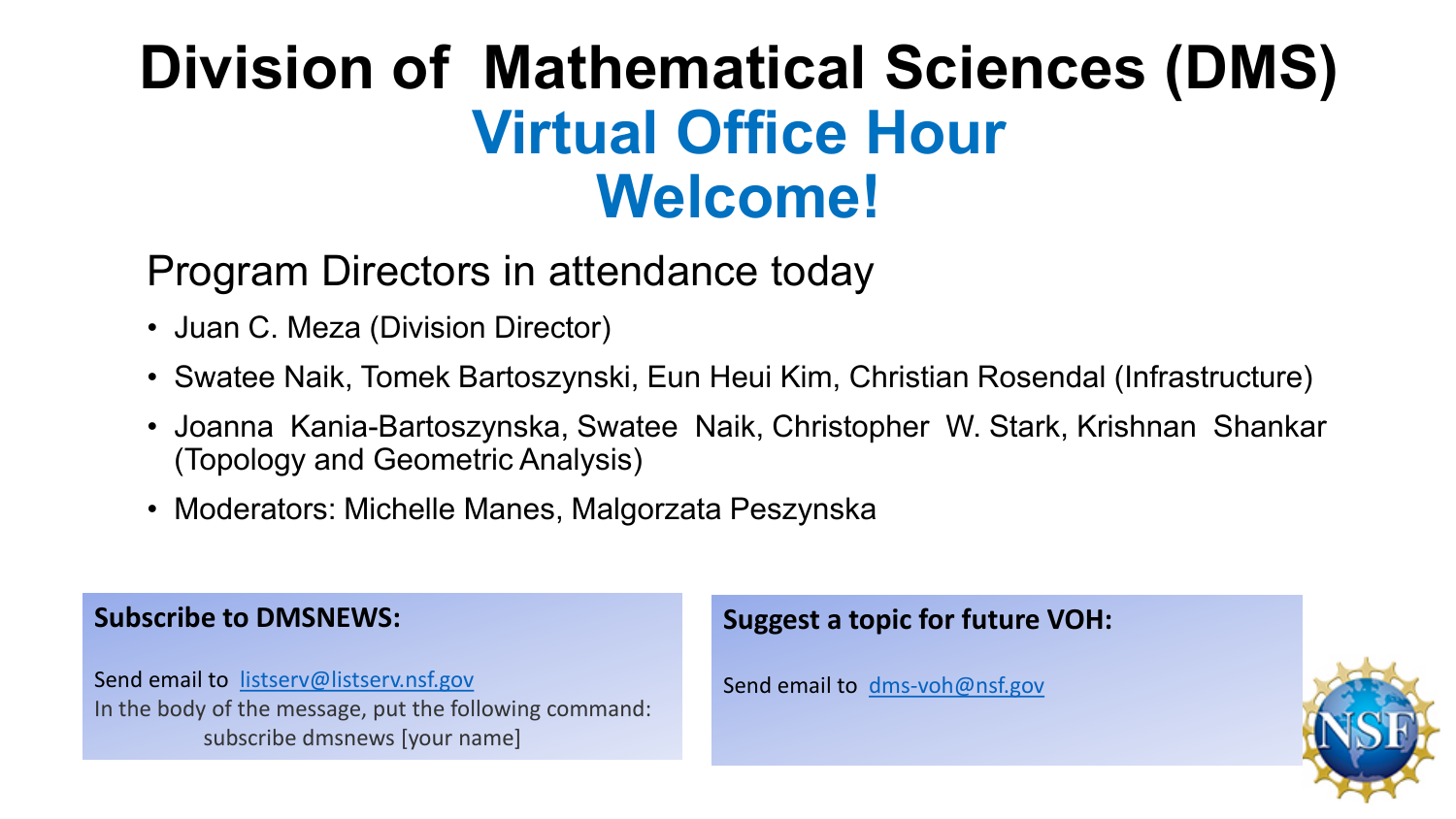# **Division of Mathematical Sciences (DMS) Virtual Office Hour Questions during VOH:**

### • Submit your questions via the Q&A box.

- Questions can be submitted anonymously.
- We will focus on questions of interest to a wide audience. For specific questions about a particular project, contact a cognizant Program Officer.
- For recently asked questions/copy of slides, see <https://www.nsf.gov/mps/dms/presentations.jsp>

### • Next DMS Virtual Office Hour: November 24, 1pm EST

- Topics include: RTG, Statistics, and Comp Math programs.
- Questions can be submitted in advance on the registration form.

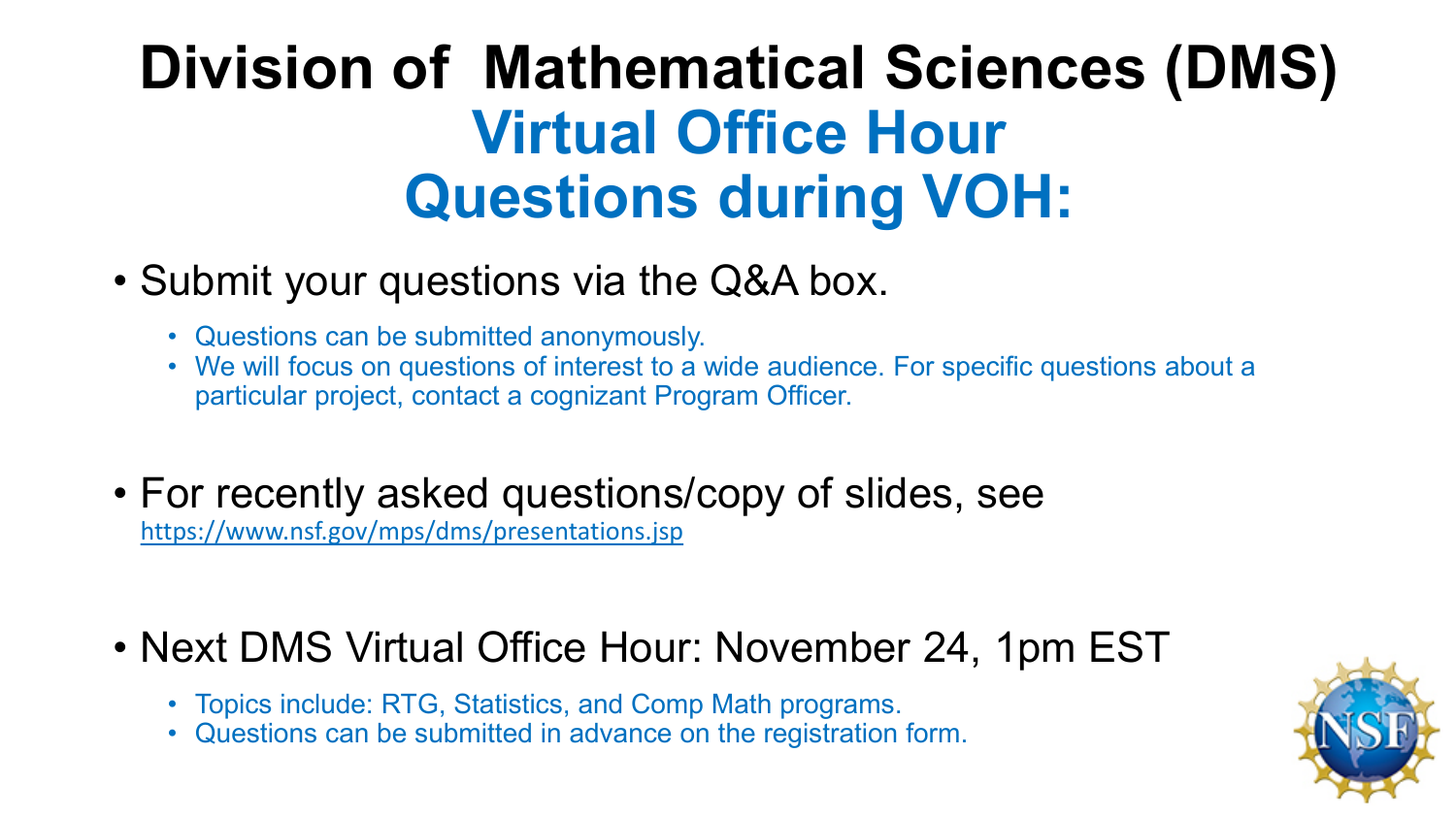# **Division of Mathematical Sciences (DMS) Virtual Office Hour Topics today:**

- Overview of DMS operations and the impact of COVID-19.
- Upcoming target date on November 3 for the programs in Topology and Geometric Analysis.
	- https://www.nsf.gov/funding/pgm\_summ.jsp?pims\_id=5551&org=DMS&from=home
	- https://www.nsf.gov/funding/pgm\_summ.jsp?pims\_id=5549&org=DMS&from=home.
- Updates to DMS Research Infrastructure program https://www.nsf.gov/funding/pgm\_summ.jsp?pims\_id=12756&org=DMS&from=home



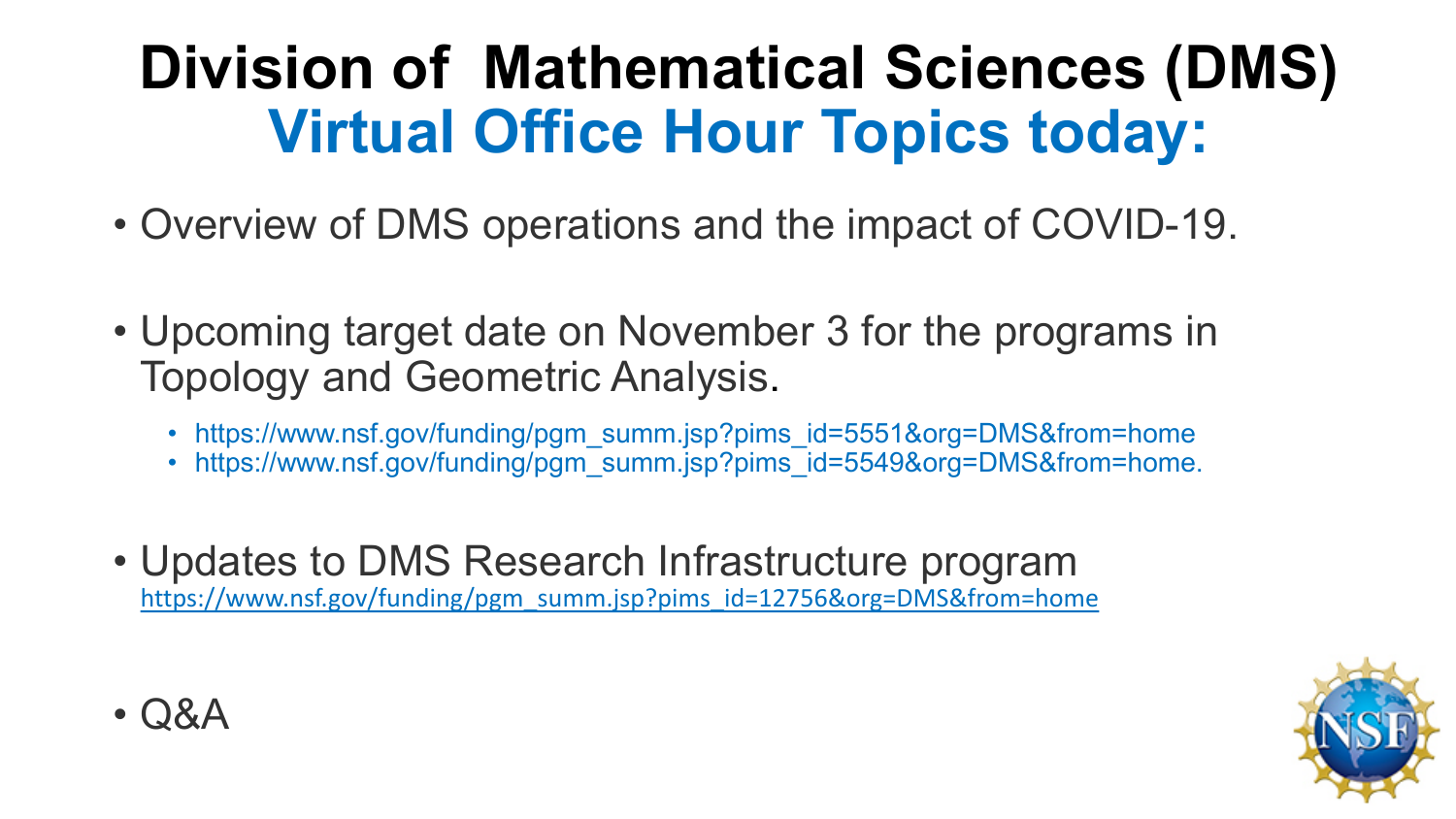## **Division of Mathematical Sciences (DMS) Virtual Office Hour Opportunities and upcoming deadlines:**

• Funding opportunities

<https://www.nsf.gov/funding/programs.jsp?org=DMS>

• Upcoming deadlines link

[https://www.nsf.gov/funding/pgm\\_list.jsp?ord=date&org=NSF&sel\\_org=DMS&status=1](https://www.nsf.gov/funding/pgm_list.jsp?ord=date&org=NSF&sel_org=DMS&status=1)

- Upcoming target dates
	- [Geometry,](https://www.nsf.gov/funding/pgm_summ.jsp?pims_id=5549&org=NSF&sel_org=DMS&from=fund) Nov. 3, 2020
	- <u>[Topology,](https://www.nsf.gov/funding/pgm_summ.jsp?pims_id=5551&org=NSF&sel_org=DMS&from=fund) Nov. 3, 2020</u>
	- [Applied Mathematics](https://www.nsf.gov/funding/pgm_summ.jsp?pims_id=5664&org=DMS&sel_org=DMS&from=fund) Nov. 16, 2020
	- [Computational Mathematics](https://www.nsf.gov/funding/pgm_summ.jsp?pims_id=5390&org=DMS&sel_org=DMS&from=fund), Dec. 1, 2020
	- [Mathematical Sciences Infrastructure Program](https://www.nsf.gov/funding/pgm_summ.jsp?pims_id=12756&org=DMS&sel_org=DMS&from=fund), Dec. 15, 2020
	- [Statistics,](https://www.nsf.gov/funding/pgm_summ.jsp?pims_id=5556&org=DMS&sel_org=DMS&from=fund) Dec. 15, 2020

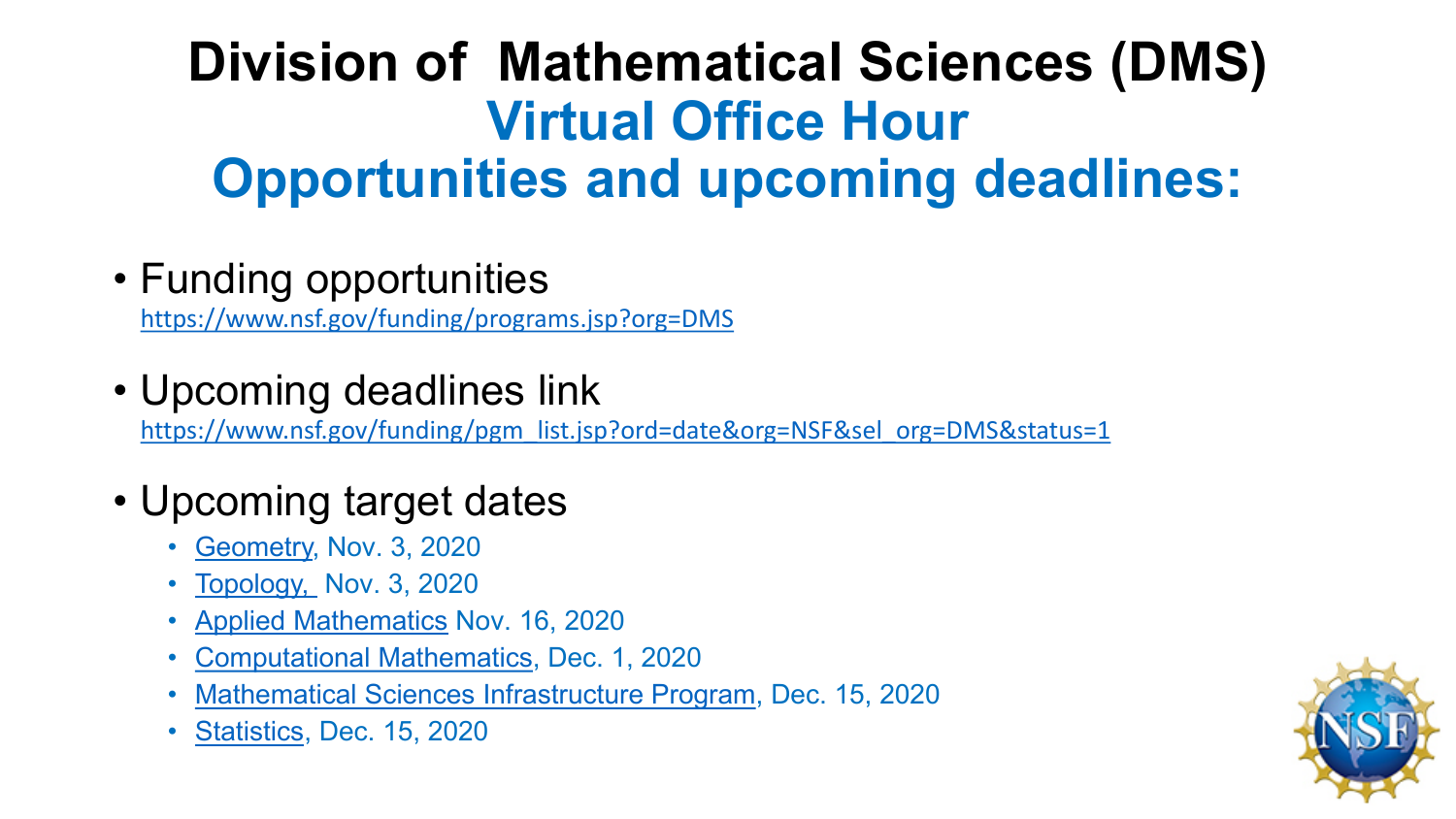DMS UPDATE

**OCTOBER** 2020

VIRTUAL OFFICE HOURS GOALS

BUDGET UPDATE

COVID-19 IMPACTS

DMS PROGRAM DEADLINES

MSPRF, GRADUATE STUDENTS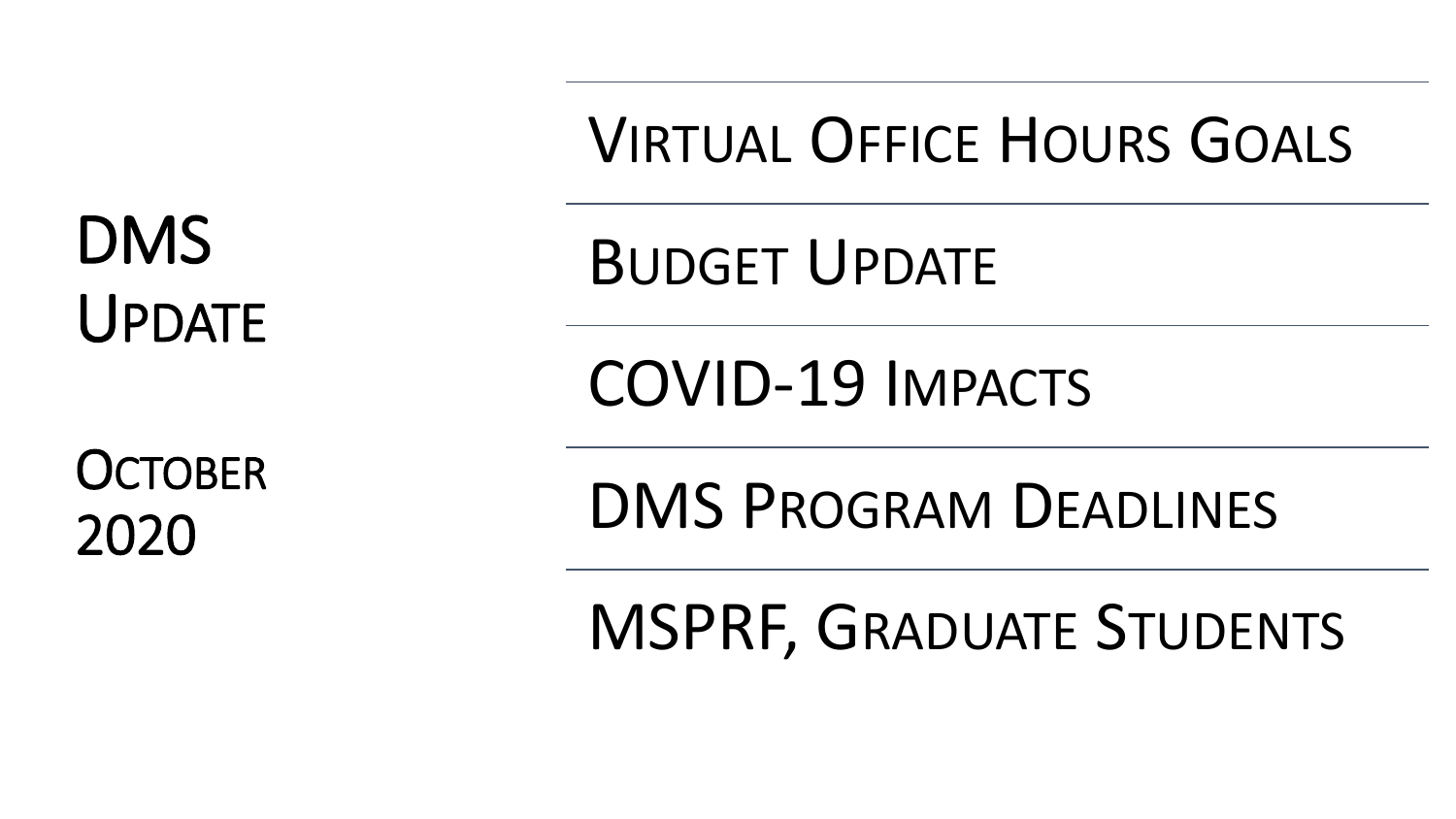# **Division of Mathematical Sciences (DMS) Virtual Office Hour Topology and Geometric Analysis (TGA)**

#### **Topology:**

[https://www.nsf.gov/funding/pgm\\_summ.jsp?pims\\_id=5551](https://www.nsf.gov/funding/pgm_summ.jsp?pims_id=5551)

#### **Geometric Analysis**:

[https://www.nsf.gov/funding/pgm\\_summ.jsp?pims\\_id=5549&org=DMS&from=home](https://www.nsf.gov/funding/pgm_summ.jsp?pims_id=5549&org=DMS&from=home)

#### **Program Officers:**

Joanna Kania Bartoszynska [jkaniaba@nsf.gov](mailto:jkaniaba@nsf.gov) Swatee Naik [snaik@nsf.gov](mailto:snaik@nsf.gov) Chris Stark [cstark@nsf.gov](mailto:cstark@nsf.gov) Krishnan (Ravi) Shankar [kshankar@nsf.gov](mailto:kshankar@nsf.gov)

#### **Target date: November 3, 2020**

- $\triangleright$  If your proposal is not ready by the target date, contact one of the program officers to let us know.
- $\triangleright$  If it will take more than two extra weeks, please send us a title and summary to plan for reviewing.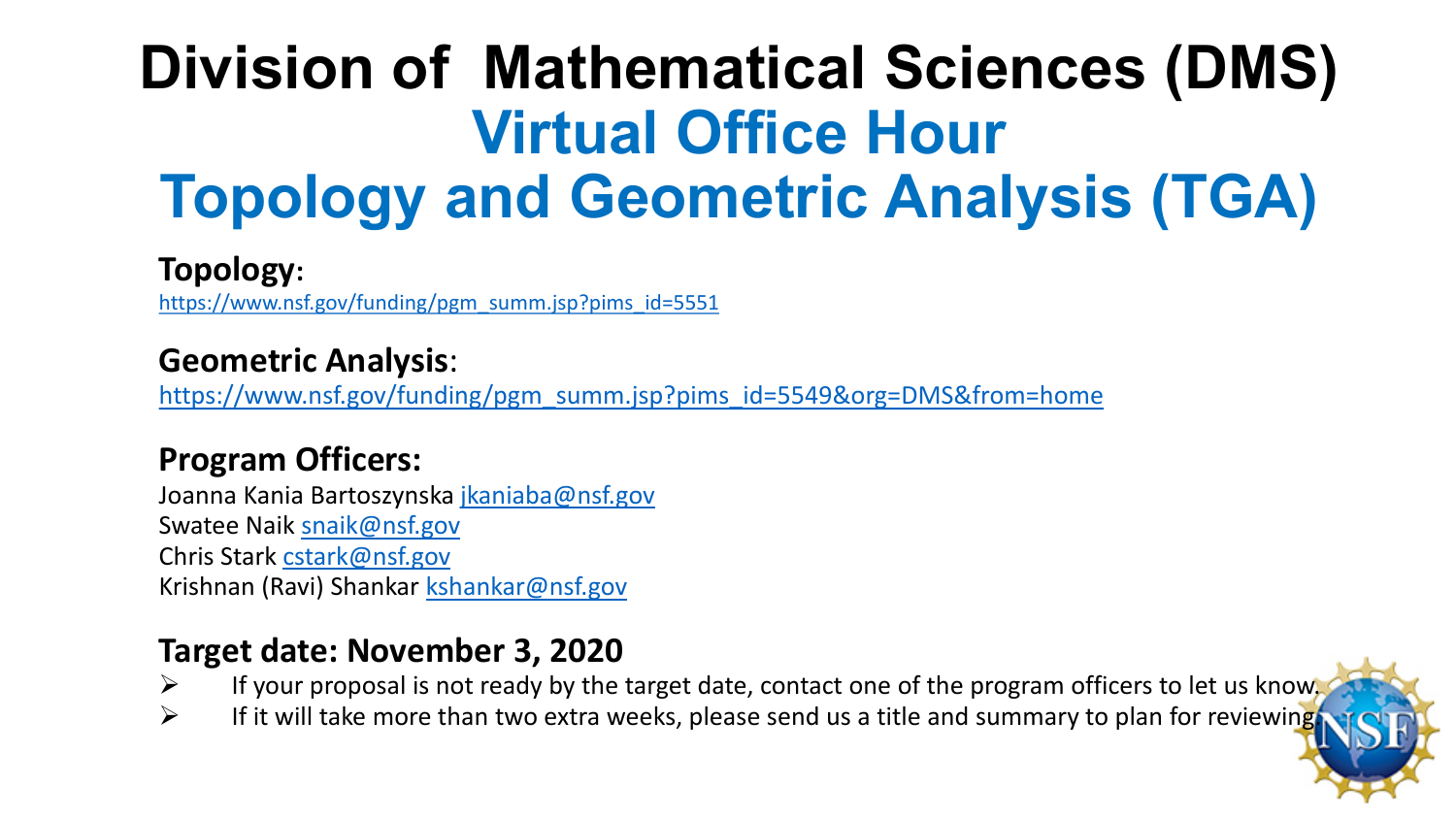## **Division of Mathematical Sciences (DMS) Virtual Office Hour TGA: Conference and Workshop proposals**

 $\triangleright$  Read solicitation requirements in NSF 16-550 and PAPPG requirements for proposals of this type.

NSF 16-550: <https://www.nsf.gov/pubs/2016/nsf16550/nsf16550.htm> PAPPG, Chapter II. Section E.7: [https://www.nsf.gov/pubs/policydocs/pappg20\\_1/pappg\\_2.jsp#IIE7](https://www.nsf.gov/pubs/policydocs/pappg20_1/pappg_2.jsp#IIE7)

 $\triangleright$  In view of the pandemic, TGA's conference submission windows are currently suspended.

Please submit conference proposals for in-person meetings with budget requests not exceeding \$50,000 at least four months in advance of the conference dates. No decisions will be made on proposals to support in-person conferences until it is established whether any pandemic-related travel restrictions for the conference site and time frame will be in place.

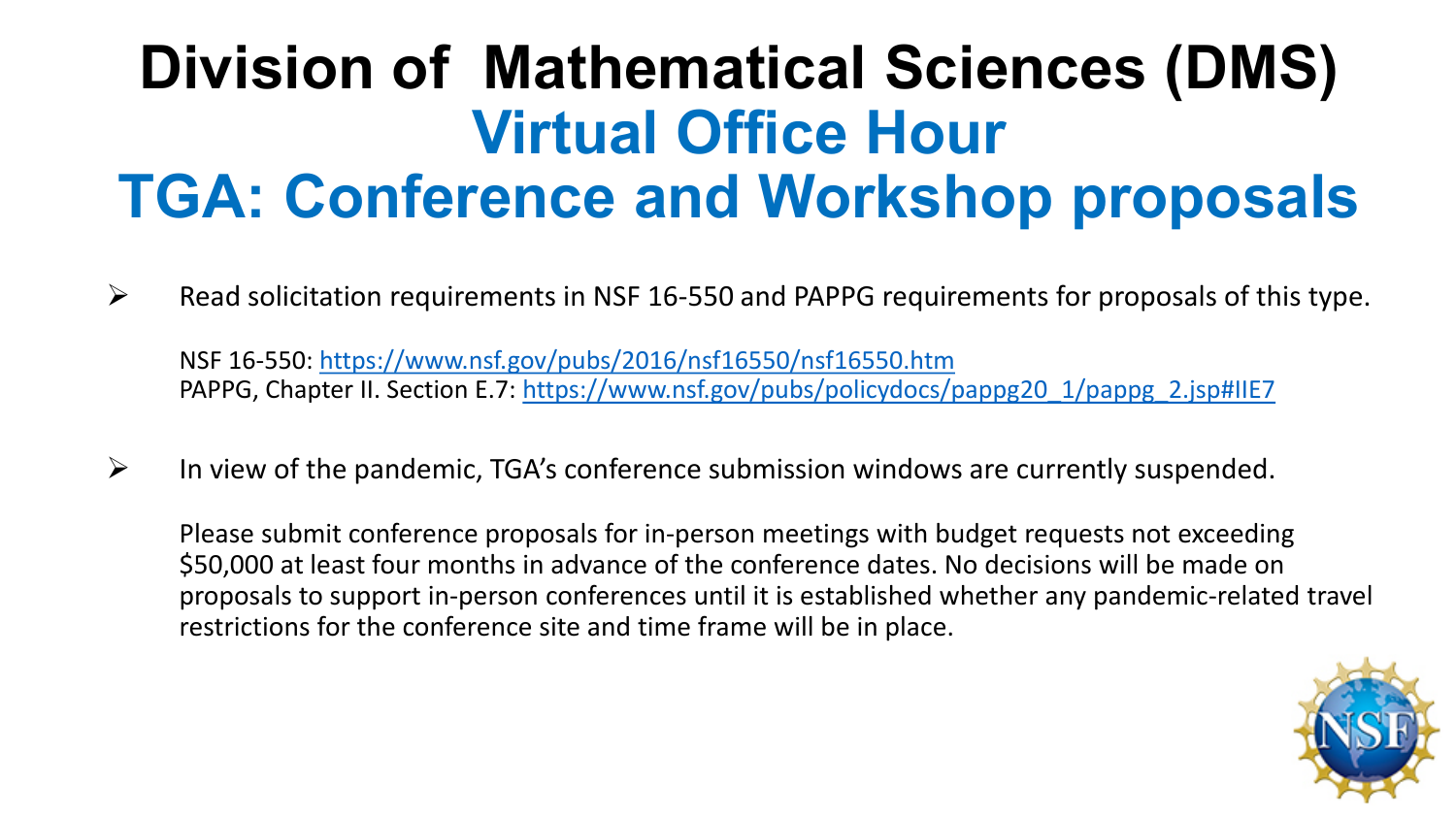### **Division of Mathematical Sciences (DMS) Virtual Office Hour Mathematical Sciences Infrastructure Program**

Infrastructure program supports:

- 1. Novel projects that serve to strengthen the research infrastructure,
- 2. Training projects (not fitting other programs), and
- 3. Conferences, Symposia, Working Research Sessions and Travel Support Requests (not fitting other programs).

[https://www.nsf.gov/funding/pgm\\_summ.jsp?pims\\_id=12756&org=DMS&from=home](https://www.nsf.gov/funding/pgm_summ.jsp?pims_id=12756&org=DMS&from=home)

### Program Officers:

Swatee Naik [snaik@nsf.gov](mailto:snaik@nsf.gov) Tomek Bartoszynski [tbartosz@nsf.gov](mailto:tbartosz@nsf.gov) Eun Heui Kim [eukim@nsf.gov](mailto:eukim@nsf.gov) Christian Rosendal [crosenda@nsf.gov](mailto:crosenda@nsf.gov)

### **Deadlines: December 15, 2020 and May 11, 2021**

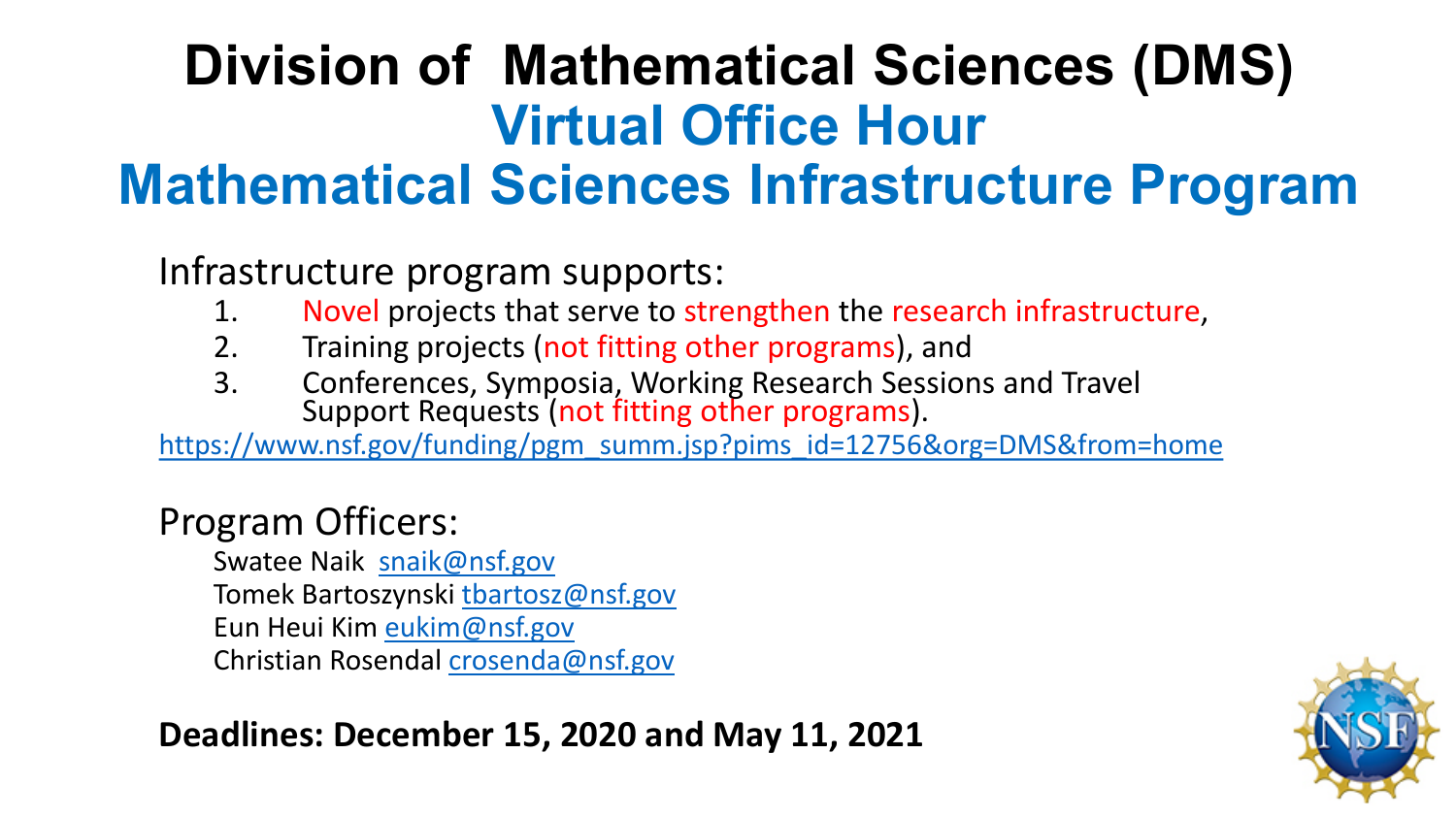### **Division of Mathematical Sciences (DMS)**

### **Virtual Office Hour: some questions from registration**

### 1. COVID-19 related questions on the following topics:

- A. What is the impact of COVID-19 on DMS budget?
- B. What are the possibilities of getting grant extensions due to COVID-19?
- C. What are the possibilities of flexibility on target dates for grant submission?
- D. What is the impact/expectations regarding travel/conference/REUs ?
- E. What are the opportunities for modeling efforts related to the pandemic?
- 2. Infrastructure program:
	- A. What are the priorities for the next 3-4 years?
	- B. What are the updates to the DMS Research Infrastructure program?
- 3. Topology/Geometric Analysis:
	- A. How is the intellectual merit in topology/geometric analysis assessed?
- 4. Other questions:
	- A. How do I find out about the NSF review process?
	- B. How to get started applying for funding?
	- C. What is the percentage of proposals awarded this year?